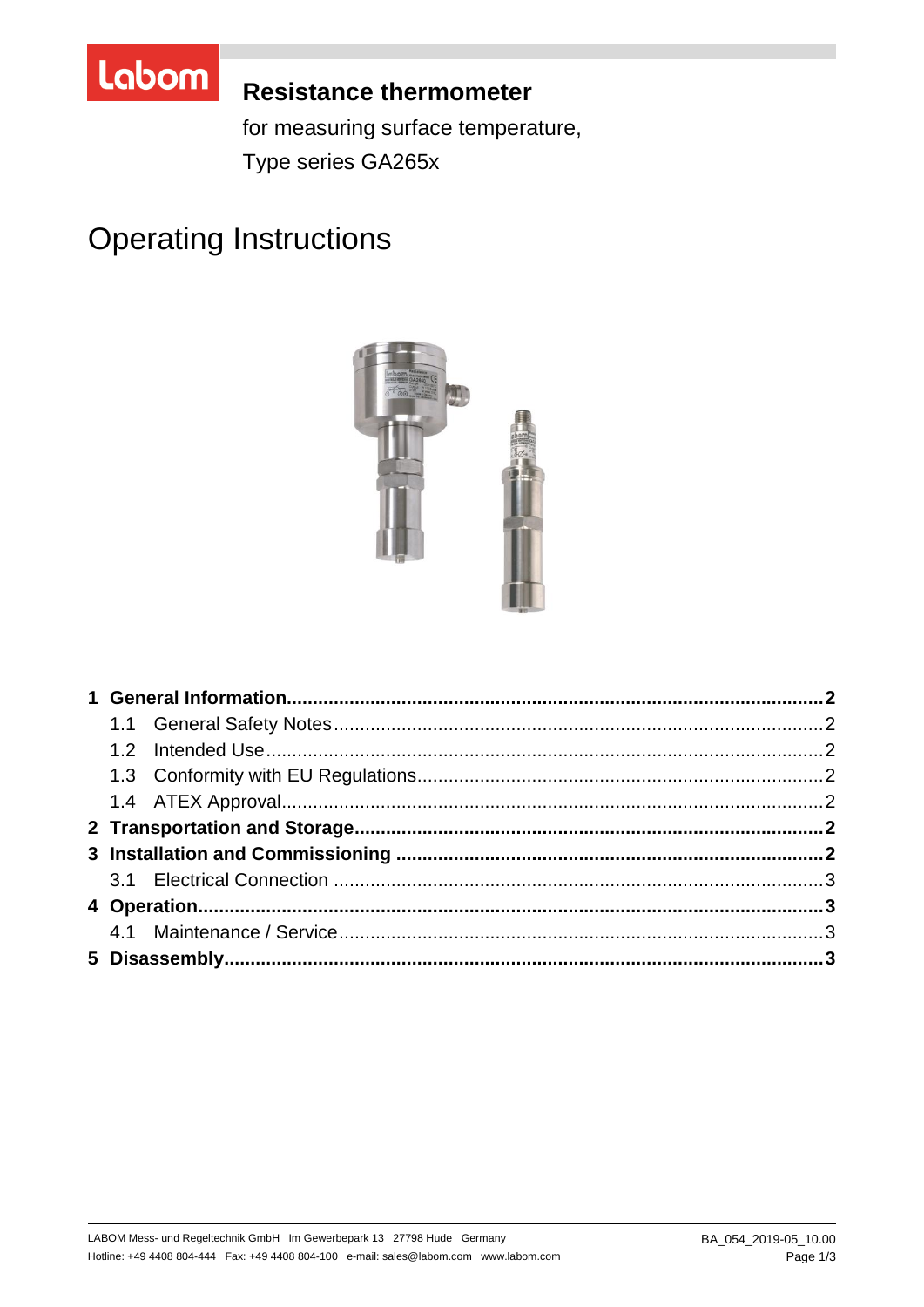#### **1 General Information**

This document contains necessary information for the proper installation and use of this device. In addition to this instruction, be sure to observe all statutory requirements, applicable standards, the additional technical specifications on the accompanying data sheet (see www.labom.com) as well as the specifications indicated on the type plate.

#### **1.1 General Safety Notes**

The installation, set up, service or disassembly of this device must only be done by trained, qualified personnel using suitable equipment and authorized to do so.

Ensure that the device is suitable for the process and undamaged.

#### **1.2 Intended Use**

The device is intended to measure surface temperatures as specified in the data sheet.

#### **1.3 Conformity with EU Regulations**

The CE-marking on the device certifies its compliance with the applicable EU Directives for placing products on the market within the European Union.

You find the complete EU Declaration of Conformity (document no. KE\_011) at www.labom.com.

#### **1.4 ATEX Approval**

Devices of the type GA2651 are certified for use in explosive environments.

If you purchased a device with ATEX approval, please refer to the accompanying document XA\_001 for ATEX-relevant information.

#### **2 Transportation and Storage**

Store and transport the device only under clean and dry conditions preferably in the original packaging. Avoid exposure to shocks and excessive vibrations.

Permissible storage temperature: -40...100 °C

When supplied with a transmitter the max. permissible storage temperature is reduced to 85 °C.

#### **3 Installation and Commissioning**

Before assembling the unit, check that the device is suitable with regard to the media and ambient temperature.

The device is simple to assemble with a push-on or welded socket. Avoid uneven surfaces on the container or on the piping for positioning of the device's push-on or welded socket.